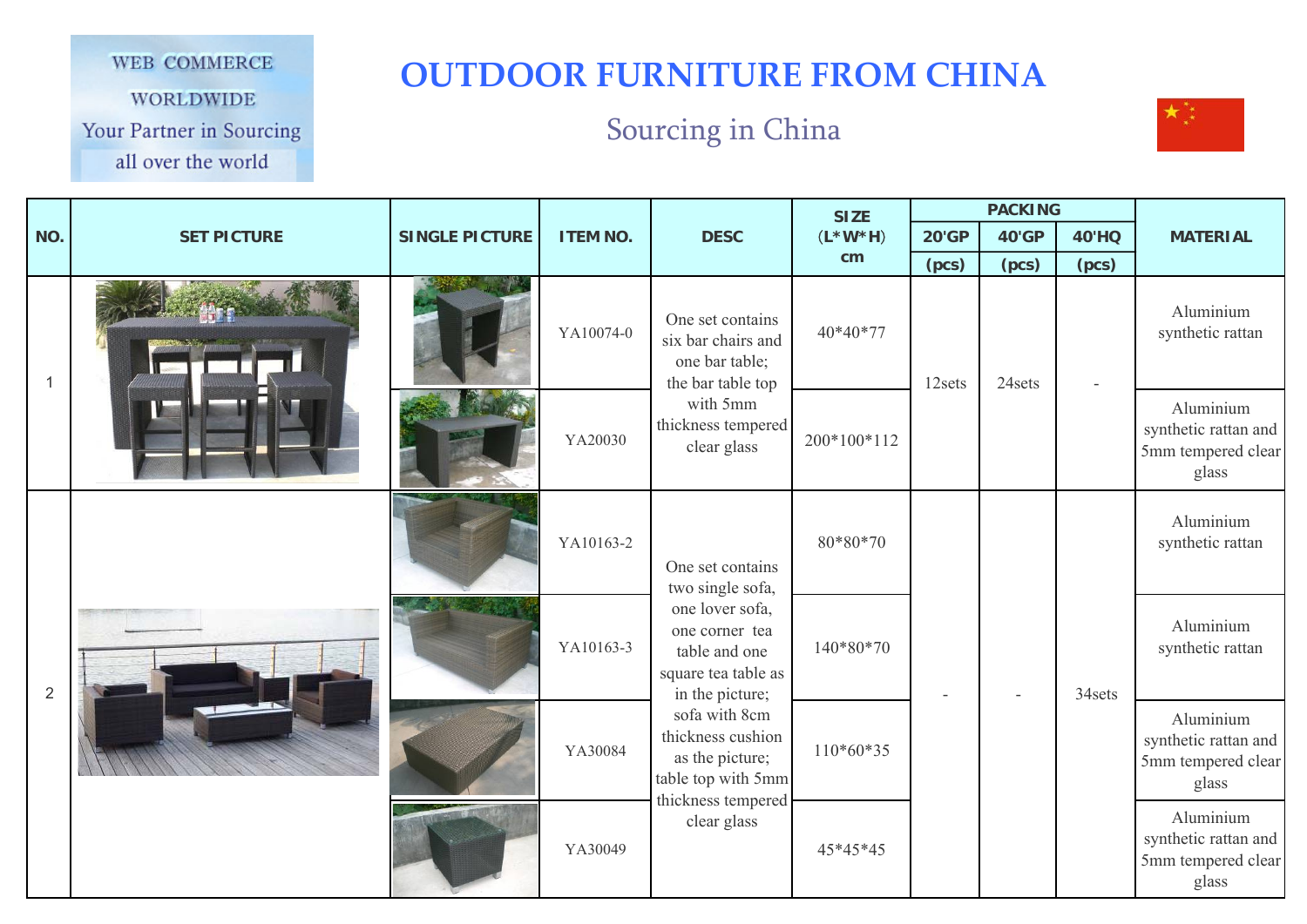| $\ensuremath{\mathsf{3}}$ |  | YA10002-1  | chair<br>with teak armrest                                                                           | 60*72*102       | 273 | 588 | 672  | Aluminium<br>textilene<br>Teak                                   |
|---------------------------|--|------------|------------------------------------------------------------------------------------------------------|-----------------|-----|-----|------|------------------------------------------------------------------|
| $\overline{4}$            |  | YA10004-1  | chair<br>with teak armrest                                                                           | 59*56.7*83      | 480 | 960 | 1104 | Aluminium<br>synthetic rattan<br>teak                            |
| 5                         |  | YA10005-1  | single chair                                                                                         | 62*64*87        | 84  | 164 | 200  | Aluminium<br>synthetic rattan                                    |
| 6                         |  | YA10019-12 | double lying bed<br>with 8cm thickness<br>cushion                                                    | 200*132*16      | 62  | 126 | 144  | Aluminium<br>synthetic rattan                                    |
| $\overline{7}$            |  | YA10142-11 | single lying bed<br>with 8cm thickness<br>cushion                                                    | 77*210*34       | 64  | 128 | 160  | Aluminium<br>synthetic rattan                                    |
|                           |  | YA10086-2  | One set contains<br>two single sofa, one                                                             | 85*83*77        | 40  | 72  | 108  | Aluminium<br>synthetic rattan                                    |
| $\,8\,$                   |  | YA10086-3  | lover sofa and one<br>round tea table as<br>in the picture.sofa<br>with 8cm thickness<br>cushion and | 170*83*77       | 21  | 42  |      | Aluminium<br>synthetic rattan                                    |
|                           |  | YA30031    | 50*50cm pillow as<br>the picture                                                                     | $\varphi 60*45$ | 71  | 135 | 180  | Aluminium<br>synthetic rattan and<br>5mm tempered white<br>glass |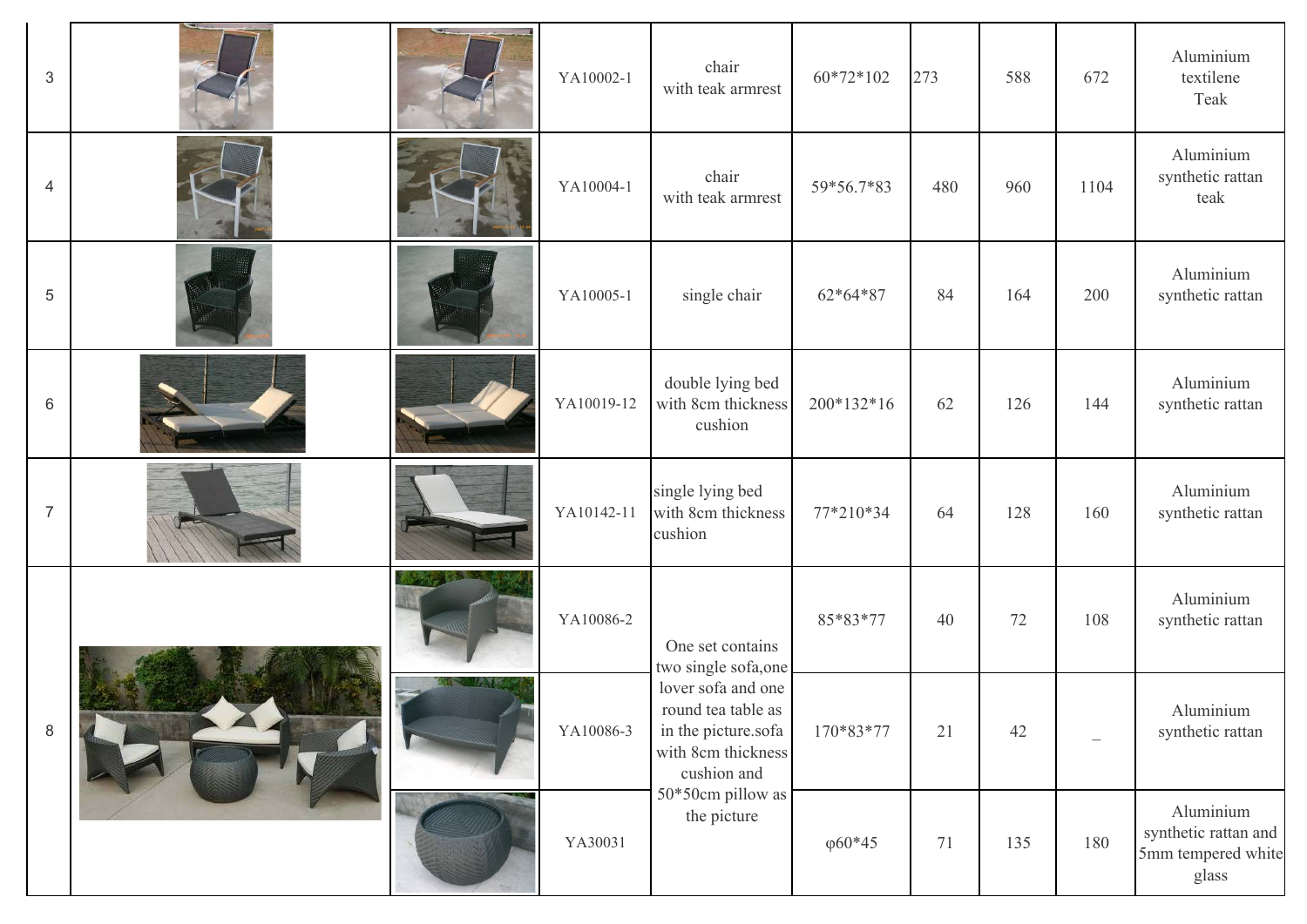| $9\,$ |  | YA10015-1  | One set contains<br>four teak armrest<br>chairs and one<br>round teak table                                                      | $60*62*92$      | 92  | 184 | 216    | Aluminium<br>synthetic rattan<br>Teak |
|-------|--|------------|----------------------------------------------------------------------------------------------------------------------------------|-----------------|-----|-----|--------|---------------------------------------|
|       |  | YA20023    |                                                                                                                                  | $\Phi$ 120x76   | 120 | 240 | 272    | Aluminium<br>synthetic rattan<br>Teak |
|       |  | YA10162-2  | One set contains                                                                                                                 | 77*66*66        |     |     |        | Aluminium<br>synthetic rattan         |
| 10    |  | YA10162-3  | two single sofa,<br>one lover sofa and<br>one square coffee<br>table as in the<br>picture;<br>sofa with 8cm<br>thickness cushion | 138*66*66       |     |     | 50sets | Aluminium<br>synthetic rattan         |
|       |  | YA30083    |                                                                                                                                  | 93*53*46        |     |     |        | Aluminium<br>synthetic rattan         |
|       |  | YA10023-23 | One set contains<br>two single sofa and<br>one round coffee<br>table as in the<br>picture;                                       | 76*73*80        | 28  | 56  | 78     | Aluminium<br>synthetic rattan         |
| 11    |  | YA30012    | sofa can rotating<br>and has a 3cm<br>thickness cushion;<br>the table can be<br>knocked down                                     | $\varphi 58*61$ |     |     |        | Aluminium<br>synthetic rattan         |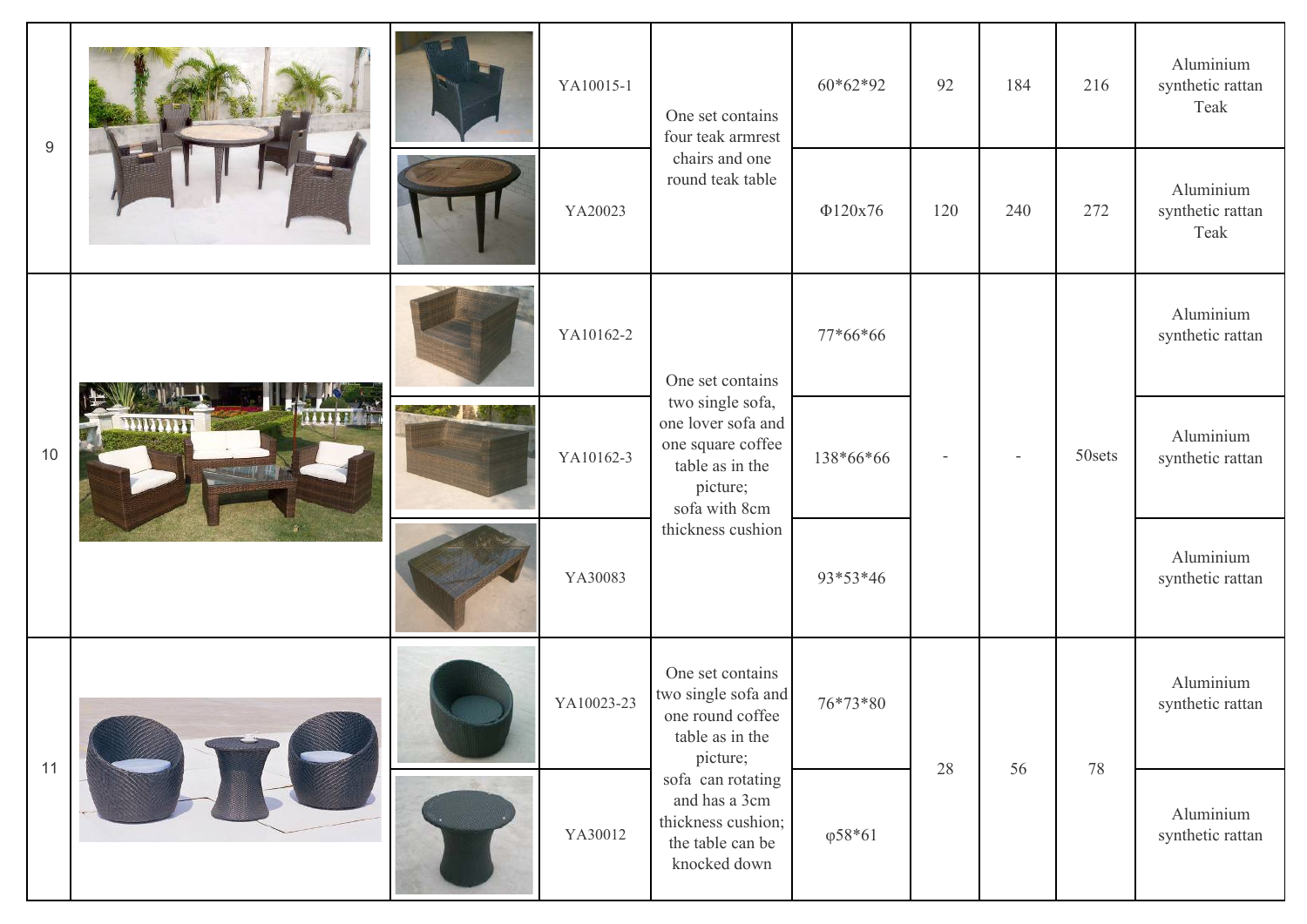| 12 |  |             | YA10067-1  | One set contains<br>four teak armrest<br>chairs and one                                                                                         | 63*61*88         | 162 | 324 | 360                      | Aluminium<br>synthetic rattan                                    |
|----|--|-------------|------------|-------------------------------------------------------------------------------------------------------------------------------------------------|------------------|-----|-----|--------------------------|------------------------------------------------------------------|
|    |  |             | YA20009    | round teak table,<br>chair with 5cm<br>thickness cushion                                                                                        | $\varphi$ 120*73 | 150 | 300 |                          | Aluminium<br>synthetic rattan<br>Teak                            |
|    |  | <b>SAME</b> | YA10082-2  |                                                                                                                                                 | 94X82X81         | 48  | 98  |                          | Aluminium<br>synthetic rattan                                    |
|    |  |             | YA10082-25 | One set contains<br>two single sofa,<br>two corner sofa,<br>one armless sofa,<br>one lover sofa and<br>one round tea table<br>as in the picture | 80X81X81         | 48  | 98  |                          | Aluminium<br>synthetic rattan                                    |
| 13 |  |             | YA10082-28 |                                                                                                                                                 | 90X81X81         | 40  | 88  |                          | Aluminium<br>synthetic rattan                                    |
|    |  |             | YA10082-29 |                                                                                                                                                 | 90X81X81         | 40  | 88  | $\overline{\phantom{0}}$ | Aluminium<br>synthetic rattan                                    |
|    |  |             | YA30030    |                                                                                                                                                 | 122*68*45        | 60  | 135 |                          | Aluminium<br>synthetic rattan and<br>5mm tempered<br>white glass |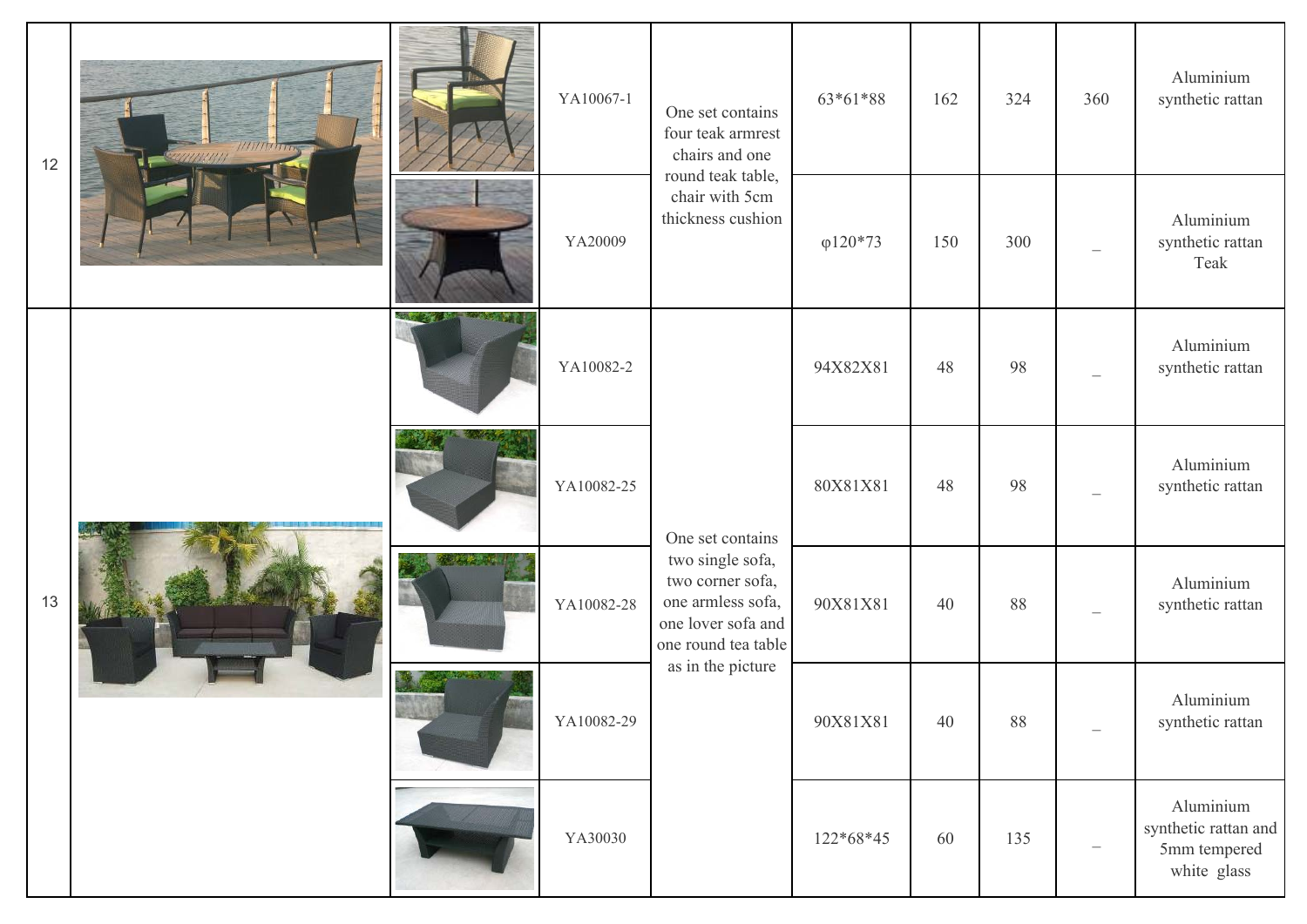| 14 |  | YA10067-1  | One set contains<br>six armrest chairs<br>and one square<br>teak table;                                            | 63*61*88  | 162 | 324 | 360                      | Aluminium<br>synthetic rattan                                    |
|----|--|------------|--------------------------------------------------------------------------------------------------------------------|-----------|-----|-----|--------------------------|------------------------------------------------------------------|
|    |  | YA20010    | chair with 5cm<br>thickness cushion                                                                                | 150*90*73 | 132 | 264 | 272                      | <b>Aluminium</b><br>synthetic rattan<br><b>Teak</b>              |
| 15 |  | YA10018-20 | High back round<br>chair with 5cm<br>thickness cushion<br>and 50*50cm<br>pillow                                    | 108*68*87 | 24  | 48  | 48                       | Aluminium<br>synthetic rattan                                    |
|    |  | YA10083-2  |                                                                                                                    | 73X84X89  | 60  | 128 |                          | Aluminium<br>synthetic rattan                                    |
| 16 |  | YA10083-3  | One set contains<br>two single sofa, one<br>lover sofa one foot<br>stool and one tea<br>table as in the<br>picture | 184X84X89 | 24  | 48  |                          | Aluminium<br>synthetic rattan                                    |
|    |  | YA10083-19 |                                                                                                                    | 61X61X34  | 162 | 342 | 475                      | Aluminium<br>synthetic rattan                                    |
|    |  | YA30033    |                                                                                                                    | 102*79*44 | 55  | 110 | $\overline{\phantom{0}}$ | Aluminium<br>synthetic rattan and<br>5mm tempered<br>white glass |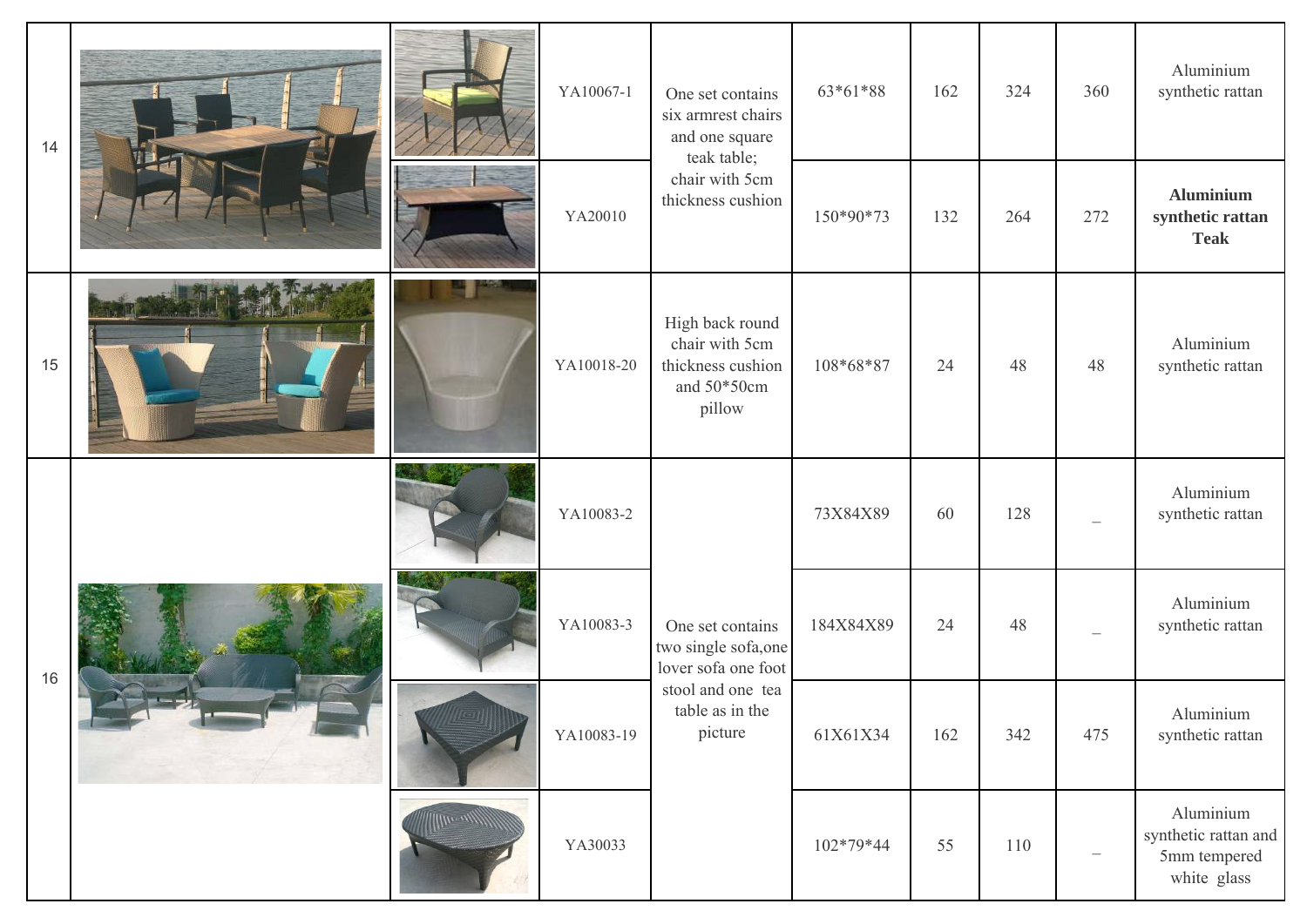| 17 |  | YA10120-1 | One set contains<br>four chairs and                                                                 | 58*62*68         | 180 | 380 |     | Aluminium<br>synthetic rattan                                    |
|----|--|-----------|-----------------------------------------------------------------------------------------------------|------------------|-----|-----|-----|------------------------------------------------------------------|
|    |  | YA20060   | one round table                                                                                     | $\varphi 100*75$ | 30  | 66  |     | Aluminium<br>synthetic rattan and<br>5mm tempered<br>white glass |
|    |  | YA10007-1 |                                                                                                     | 58X56X85         | 144 | 304 |     | Aluminium<br>synthetic rattan                                    |
| 18 |  | YA10007-2 | One set contains<br>two armrest chairs,<br>one lover sofa<br>and one tea table<br>as in the picture | 114*60*85        | 72  | 152 |     | Aluminium<br>synthetic rattan                                    |
|    |  | YA30025   |                                                                                                     | 90*50*45         | 120 | 240 |     | Aluminium<br>synthetic rattan and<br>5mm tempered<br>white glass |
| 19 |  | YA10101-2 | One set contains<br>four chairs                                                                     | $67*67*78$       | 120 | 255 | 306 | Aluminium<br>synthetic rattan                                    |
|    |  | YA20041   | and one round<br>coffee table                                                                       | $\varphi 80*73$  | 216 | 456 |     | Aluminium<br>synthetic rattan and<br>5mm tempered<br>white glass |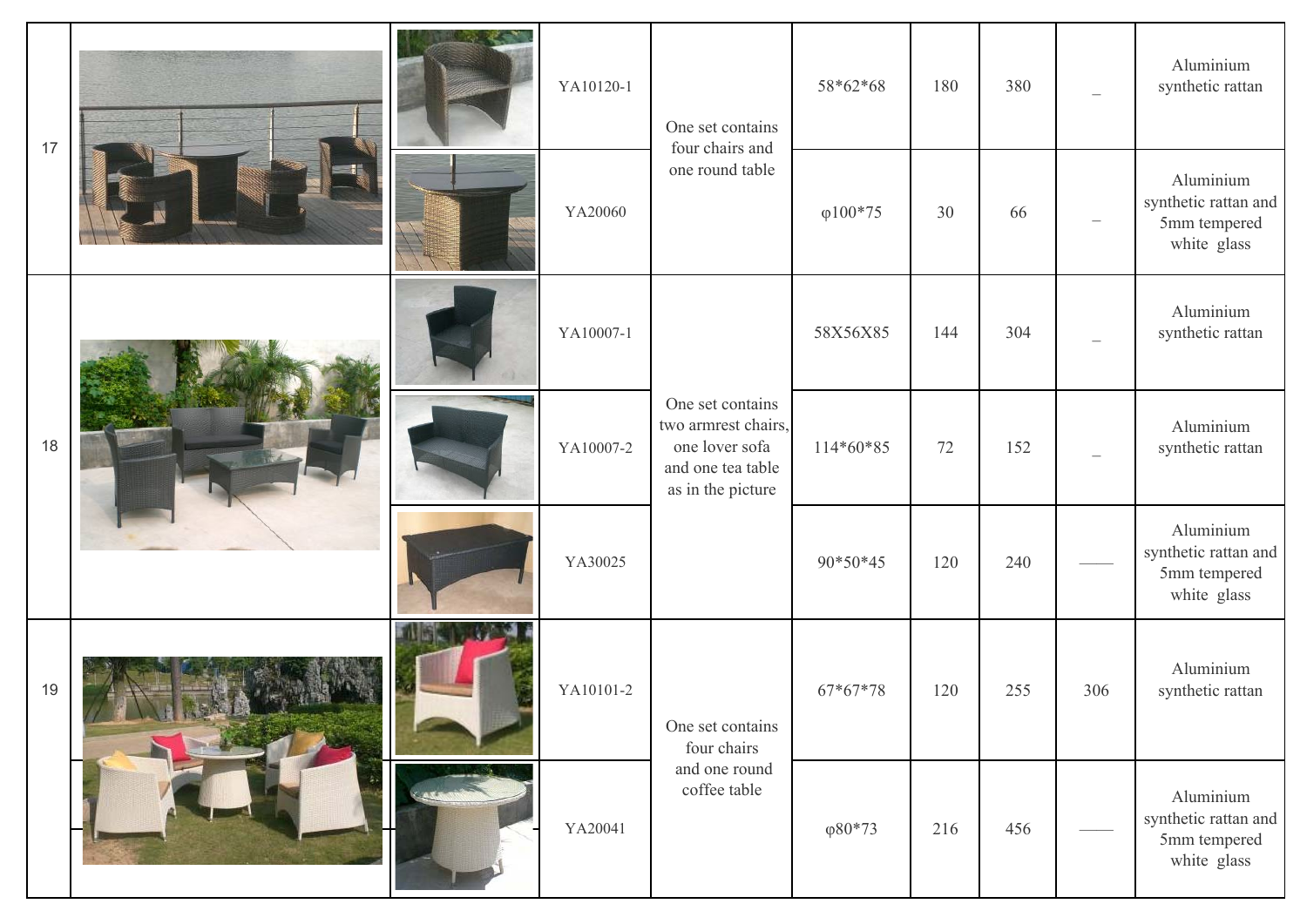| 20 |  |          | YA10112-1  | One set contains<br>four chairs                                                                                                                        | $60*68*80$      | 108 | 216 | 234 | Aluminium<br>synthetic rattan                                    |
|----|--|----------|------------|--------------------------------------------------------------------------------------------------------------------------------------------------------|-----------------|-----|-----|-----|------------------------------------------------------------------|
|    |  |          | YA20049    | and one round<br>coffee table                                                                                                                          | $\varphi$ 90*75 | 54  | 117 |     | Aluminium<br>synthetic rattan and<br>5mm tempered<br>white glass |
|    |  |          | YA10113-25 | One set contains<br>two armless sofa,<br>one right sofa,<br>one left sofa,<br>one square tea table<br>and two corner tea<br>table<br>as in the picture | 75*75*76        | 72  | 148 | 168 | Aluminium<br>synthetic rattan                                    |
|    |  |          | YA10113-26 |                                                                                                                                                        | 75*75*76        | 84  | 180 | 214 | Aluminium<br>synthetic rattan                                    |
|    |  | الأقالية | YA10113-28 |                                                                                                                                                        | 75*75*76        | 84  | 180 | 214 | Aluminium<br>synthetic rattan                                    |
| 21 |  |          | YA10113-29 |                                                                                                                                                        | 75*75*76        | 84  | 180 | 214 | Aluminium<br>synthetic rattan                                    |
|    |  |          | YA30054    |                                                                                                                                                        | 135*135*33      | 37  | 75  |     | Aluminium<br>synthetic rattan and<br>5mm tempered<br>white glass |
|    |  |          | YA30055    |                                                                                                                                                        | 75*75*36        | 126 | 270 |     | Aluminium<br>synthetic rattan and<br>5mm tempered<br>white glass |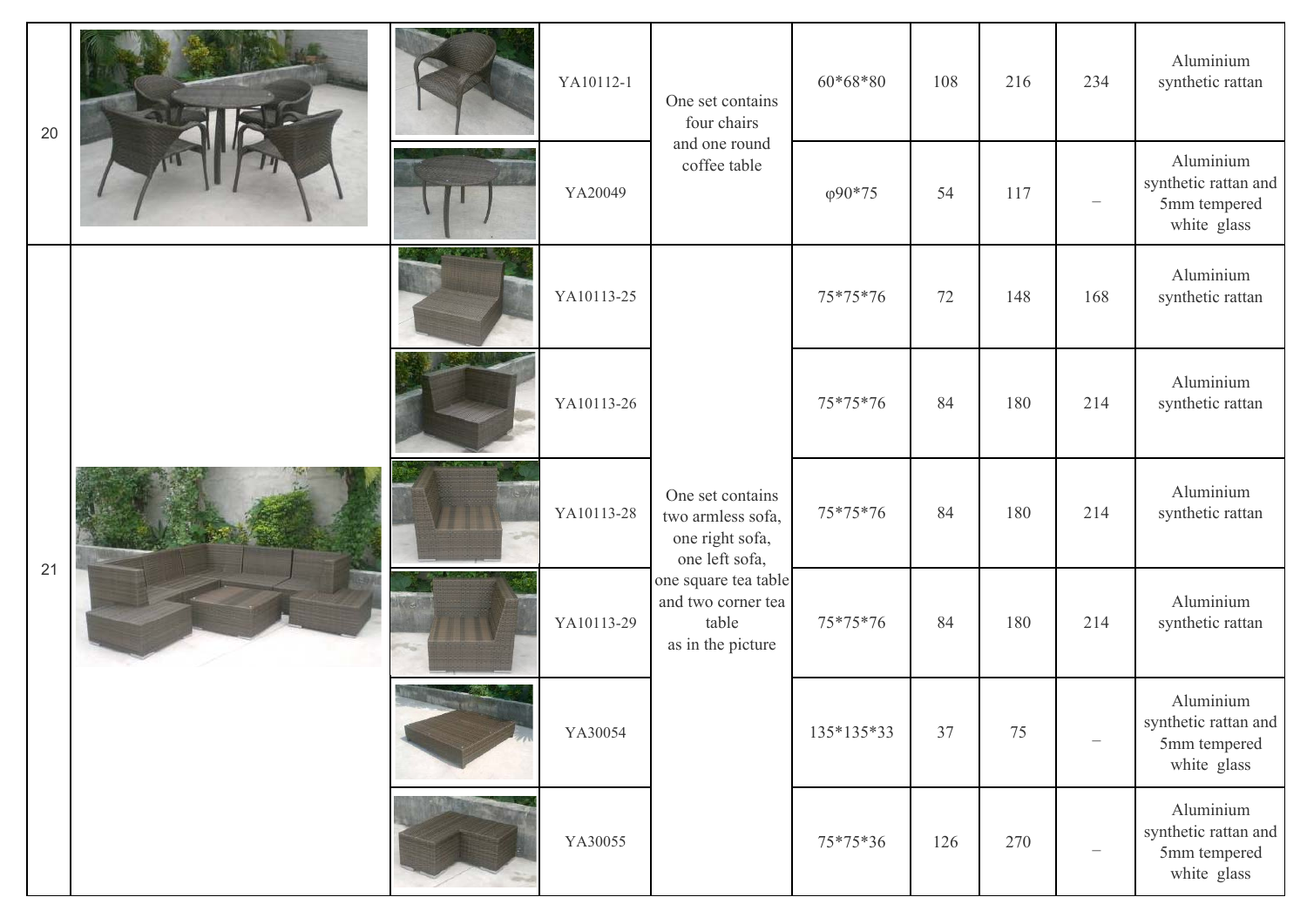|    |  | YA10104-25 |                                                                                                                                                   | 75.5*75.5*78 | 84  | 180 |     | Aluminium<br>synthetic rattan                                    |
|----|--|------------|---------------------------------------------------------------------------------------------------------------------------------------------------|--------------|-----|-----|-----|------------------------------------------------------------------|
| 22 |  | YA10104-26 | One set contains<br>two armless sofa,<br>one corner sofa,<br>two armless and<br>backless sofa<br>and one square<br>tea table<br>as in the picture | 75.5*75.5*78 | 48  | 96  |     | Aluminium<br>synthetic rattan                                    |
|    |  | YA10104-30 |                                                                                                                                                   | 75.5*75.5*36 | 126 | 270 |     | Aluminium<br>synthetic rattan                                    |
|    |  | YA30042    |                                                                                                                                                   | 75*75*36     | 126 | 270 |     | Aluminium<br>synthetic rattan                                    |
|    |  | YA10048-2  | One set contains                                                                                                                                  | 76*74*81     | 36  | 72  |     | Aluminium<br>synthetic rattan                                    |
| 23 |  | YA10048-3  | two single sofa,<br>one lover sofa and<br>one tea table;<br>table top with 5<br>mmm tempered<br>white glass<br>as in the picture                  | 140*74*81    | 18  | 36  |     | Aluminium<br>synthetic rattan                                    |
|    |  | YA30015    |                                                                                                                                                   | 130*65*36    | 76  | 156 | 210 | Aluminium<br>synthetic rattan and<br>5mm tempered<br>white glass |